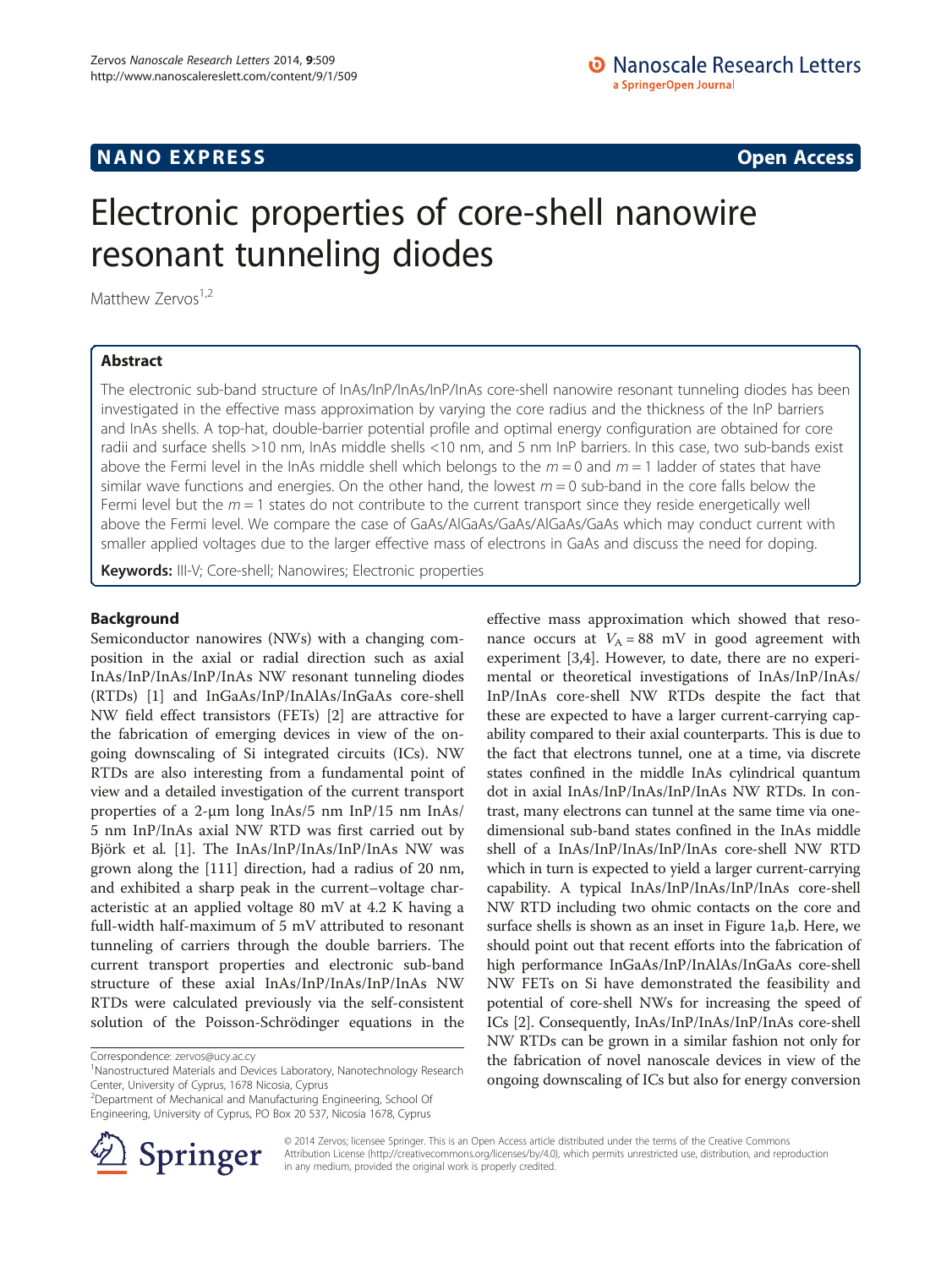<span id="page-1-0"></span>

applications despite the fact that they require extra processing compared to their axial counterparts. More specifically, InAs/InP/InAs/InP/InAs core-shell NW RTDs are attractive not only for carrier filtering in high thermoelectric figure of merit devices which must possess a high current-carrying capability but also for the realization of hot carrier solar cells [\[5](#page-7-0)].

Here, the electronic properties and sub-band structure of InAs/InP/InAs/InP/InAs core-shell NW RTDs such as the energetic position of the one-dimensional subbands, corresponding wave functions, and potential profile in the radial direction have been investigated via the selfconsistent solution of the Poisson-Schrödinger (SCPS) equations in cylindrical coordinates and the effective mass approximation taking into account a one-dimensional density of states and by varying the thicknesses of the core radius, barrier, and middle and surface shell thicknesses thereby complementing earlier investigations on axial InAs/InP/InAs/InP/InAs NW RTDs [[3,4\]](#page-7-0). It should be noted that the electronic sub-band structure of axial NW RTDs and core-shell NW FETs have also been calculated using SCPS solvers in the effective mass approximation which is valid since their radii are of the order of many tens of nm's [\[2](#page-7-0)-[4](#page-7-0)].

An optimum energy configuration is obtained for InAs/ InP/InAs/InP/InAs core-shell NW RTDs with core radii and surface shells >10 nm, InAs middle shell thicknesses of 5 to 10 nm, and 5 nm InP barriers. We find that two sub-bands are energetically located above the Fermi level in the InAs middle shell belonging to the  $m = 0$  and  $m = 1$ ladder of angular momentum states which have similar wave functions and energies. On the other hand, the lowest  $m = 0$  sub-band falls below the Fermi level in the core, but the  $m = 1$  states do not play a significant role in the current transport since they reside energetically higher above the Fermi level. We compare the case of GaAs/ AlGaAs/GaAs/AlGaAs/GaAs NW RTDs which may conduct current with smaller applied voltages but require doping since the Fermi level is pinned at the middle of the gap giving rise to depletion rather than inversion which occurs at the surface of InAs/InP/InAs/InP/InAs coreshell NW RTDs.

### Methods

Here, we will consider the case of an infinitely long InAs/ InP/InAs/InP/InAs core-shell NW RTD in cylindrical coordinates so that the effective mass  $m^{\dagger}$  and permittivity  $\varepsilon_r$ do not depend on − z or −  $\theta$ . A schematic diagram of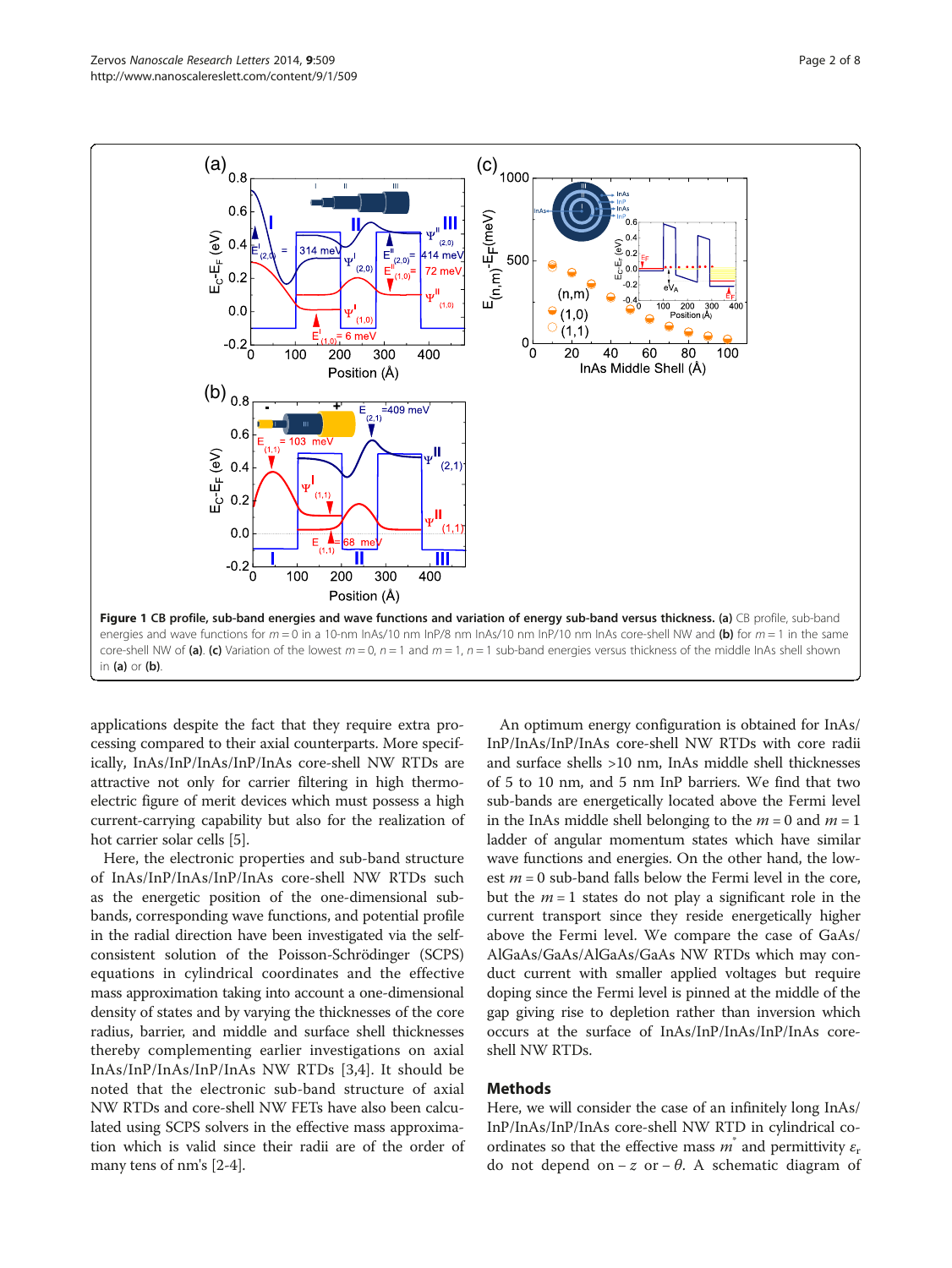such a core-shell NW RTD is shown as an inset in Figure [1](#page-1-0)a,b,c. In this case, electrons are free along  $-z$  but are confined in  $-r$  and  $-\theta$  and occupy one-dimensional sub-bands in the conduction band (CB) forming a onedimensional electron gas (1DEG) charge distribution. In order to determine the energetic position of the onedimensional sub-bands, their occupancy, overall charge distribution, and band bending is necessary to solve the Poisson-Schrödinger equations in  $-r$  and  $-\theta$  in a selfconsistent fashion. In such a self-consistent calculation, Schrödinger's equation is initially solved for a trial potential V, and the charge distribution  $\rho$  is subsequently determined by multiplying the normalized probability density,  $|\psi_k|^2$ , by the thermal occupancy of each subband with energy  $E_k$  using Fermi-Dirac statistics and summing overall  $k$  which will be used interchangeably with the integer *n* corresponding to quantization in  $-r$ . The Poisson equation is solved for this charge distribution in order to find a new potential  $V'$ , and the process is repeated until convergence is reached. Consequently, we consider first Schrödinger's equation in  $-r$  and  $-\theta$  which is given by the following:

$$
-\frac{\hbar^2}{2}\left[\frac{\partial}{\partial r}\frac{1}{m^*}\frac{\partial \psi}{\partial r} + \frac{1}{r}\frac{1}{m^*}\frac{\partial \psi}{\partial r} + \frac{1}{r^2}\frac{\partial}{\partial \theta}\frac{1}{m^*}\frac{\partial \psi}{\partial \theta}\right] + V\psi = E\psi
$$
\n(1)

where  $\hbar$  is Planck's constant divided by  $2\pi$ ,  $m^*(r,\theta)$  is the effective mass of the electron,  $V(r,\theta)$  is the conduction band edge potential,  $\psi(r,\theta)$  is the wave function, and  $E_n$ is the corresponding sub-band energy. We assume that the potential is circularly symmetric and hence, we consider wave functions of the form  $\psi(r,\theta) = \psi(r)e^{im\theta}$  where  $m = 0, \pm 1, \pm 2, \pm 3,...$  is the angular momentum quantum number corresponding to quantization in  $-\theta$ . The potential  $V(r)$  is related to the electrostatic potential  $\phi(r)$  via

$$
V(r) = -e\phi(r) + \Delta E_c^{i,i+1}(r)
$$
 (2)

where  $\Delta E_C^{i,i+1}(r)$  is a pseudopotential due to the band offset between materials of different composition in adjacent shells  $i$  and  $i + 1$ . Finite differences are used to express Schrödinger's equation into a standard matrix eigenvalue problem, i.e.,

$$
H_m \Psi_m = E_m \Psi_m,\tag{3}
$$

where  $H<sub>m</sub>$  is the Hamiltonian matrix for a specific angular momentum number  $m$ , which is described in detail elsewhere [[3\]](#page-7-0). Each sub-band  $E_{n,m}$  is therefore labeled by  $n$ ,  $m$ . In order to verify the correctness of the matrix setup, the ground state or lowest sub-band energy and wave function were calculated for a GaAs/AlGaAs coreshell NW consisting of a 100 Å GaAs core surrounded by a 100 Å AlGaAs shell, taking into account  $\mathring{m_{\rm AlGaAs}}^*$  = 0.092  $m_o$ ,  $m_{GaAs}^* = 0.067$   $m_o$  and a conduction band

discontinuity of  $\Delta E_C = 0.23$  eV at the GaAs/AlGaAs heterointerface, by solving the Schrödinger equation. The step-like, flat-band potential was taken to be zero inside the GaAs core and equal to  $E_C = 0.23$  eV in the AlGaAs shell. The lowest sub-band energy  $E_{n=1,m=0} = 24$  meV was found to be in excellent agreement with the numerical results of Harrison [[6\]](#page-7-0) derived using the shooting method. The dependence of  $E_{n=1,m=0}$  as a function of the radius  $R$  was also checked and found to be in agreement with Harrison [[6](#page-7-0)], e.g., for a 40 Å GaAs/100 Å AlGaAs coreshell NW,  $E_{n=1,m=0}$  = 96 meV. In the case of an infinitely long nanowire, the wave functions take the form  $\psi(r,z,\theta) = \psi(r)e^{im\theta}e^{i\theta}$  and are normalized according to the following:

$$
(2\pi)^2 \int_{0}^{R} r |\Psi(r)|^2 dr = 1,
$$
 (4)

where  $R$  is the radius of the nanowire. The 1DEG density is given by the expression

$$
n_{\text{1DEG}}(r) = \sum_{k} n_k |\Psi_k(r)|^2, \tag{5}
$$

where summation runs over the sub-bands and for each k the angular momentum quantum number takes on the values  $m = 0, \pm 1, \pm 2, \pm 3,...$  Furthermore  $n_k$  is the thermal occupancy of the kth sub-band which is given by the following:

$$
n_k = \frac{1}{\pi} \sqrt{\frac{2m^* k_B T}{\hbar^2}} \mathcal{I}_{-1/2} \left( \frac{E_{\rm F} - E_k}{k_B T} \right),\tag{6}
$$

where  $k_B$  is Boltzmann's constant, T is the temperature,  $E<sub>F</sub>$  is the Fermi level,  $E<sub>k</sub>$  the energy of the bottom of the kth sub-band, and  $\mathcal{I}_{-1/2}$  the Fermi-Dirac integral of order −1/2. The factor in front of  $\mathcal{I}_{-1/2}$  comes from the 1D density of states (DOS), and the units of  $n_k$  are those of a line density  $(m^{-1})$ , which when multiplied by the normalized probability density gives the volume density  $n_{1DEG}(r)$ . The overall charge density  $\rho(r)$  is then given by the following:

$$
\rho(r) = e(N_{D}^{+}(r) - n_{1DEG}(r))
$$
\n(7)

where *e* is the electron charge and  $N_{\text{D}}^{+}(r)$  is the distribution of the ionized donor impurities. Using  $\rho(r)$  and  $V(r)$ which is related to the electrostatic potential  $\phi(r)$  via  $V(r) = -e\phi(r)$ , it is possible to solve the Poisson equation in cylindrical coordinates:

$$
\frac{\partial^2 \varphi}{\partial r^2} + \frac{1}{r} \frac{\partial \varphi}{\partial r} = -\frac{\rho(r)}{\varepsilon_0 \varepsilon_r} \tag{8}
$$

where  $\varepsilon_0$  is the permittivity of free space and  $\varepsilon_r$  is the relative permittivity. The exact or self-consistent potential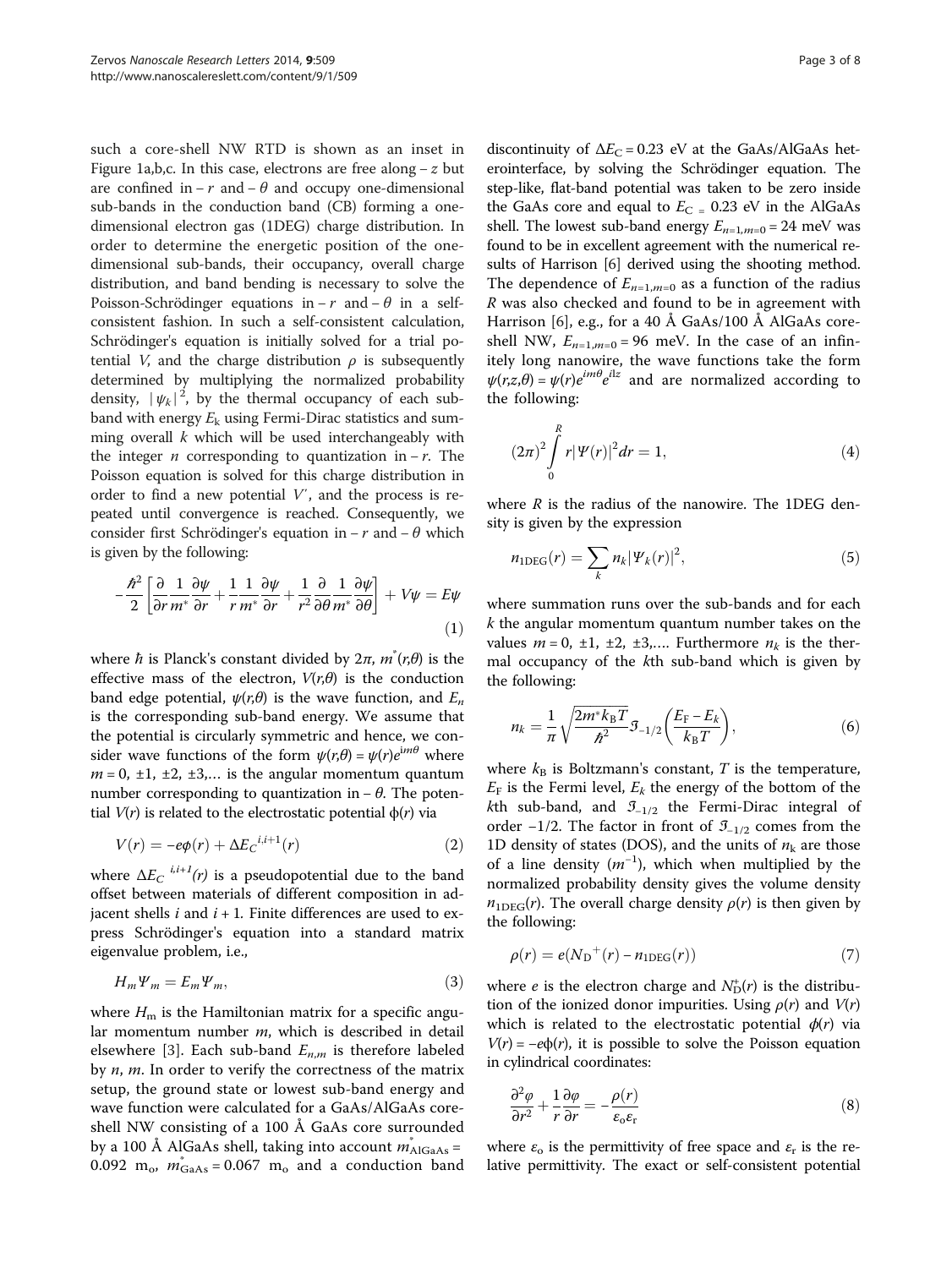$\phi_0(r)$  is expressed in terms of the trial potential  $\phi(r)$  and a correction potential  $\delta \phi(r)$ 

$$
\varphi_{o}(r) = \varphi(r) + \delta\varphi(r). \tag{9}
$$

This is substituted into Poisson's equation which is solved to find  $\delta\phi(r)$ . However, it is necessary to find an expression for the change in the quantum density  $n_{1DEG}(r)$ given a small change  $\delta \phi$ . This is required since  $n_{1DEG}(r)$  is also dependent on the potential  $\phi$ , i.e.,  $n_{1DEG}(r,\phi)$ . A perturbation  $\phi \rightarrow \phi + \delta \phi$  will change the quantum electron density from  $n_{1DEG}(\phi)$  to  $n_{1DEG}(\phi + \delta \phi)$ 

$$
n_{\text{1DEG}}(\varphi + \delta \varphi) = n_{\text{1DEG}}(\varphi) + \delta n_{\text{1DEG}}(\varphi, \delta \varphi). \tag{10}
$$

The approach of Trellakis et al. [\[7](#page-7-0)] who derives an expression for  $\delta n_{1DEG}(\phi, \delta \phi)$  applicable to quantization in an infinite nanowire of square cross-section is adopted, and then using the derivative property of the Fermi-Dirac integrals simplifies  $n_{1DEG}(\phi + \delta \phi)$  to

$$
n_{\text{1DEG}}(\varphi + \delta\varphi) = \frac{1}{\pi} \sqrt{\frac{2m^* k_B T}{\hbar^2}} \sum_{k} \psi_k^2(\varphi) \mathcal{I}_{-3/2} \left( \frac{E_F - E_k + q\delta\varphi}{k_B T} \right).
$$
\n(11)

Using  $\delta n_{1DEG}(\phi, \delta \phi)$  and  $n_{1DEG}(\phi + \delta \phi)$  in Poisson's equation, yields an expression that may be expressed in matrix form and is effectively a linear system of equations in the unknown vector  $\delta\phi$ . This has been described in detail elsewhere [\[3](#page-7-0)]. After adding  $\delta \phi(r,z)$  onto the trial potential  $\phi(r,z)$ , the process of solving the Poisson-Schrödinger equations is repeated until convergence is reached, i.e., when the average of the  $\delta\phi(r,z)$  is typically <0.1 meV and charge neutrality is achieved and checked for completeness.

#### Results and discussion

In the case of InAs/InP/InAs/InP/InAs core-shell NW RTDs, the InAs and InP shells are lattice matched, and we take into account (a) the position of the Fermi level with respect to the CB edge at the surface to be pinned or fixed  $\approx 100$  meV below the Fermi level; (b) the dielectric permittivity  $\varepsilon_R = 15.1$  and effective mass of electrons  $m_e^* = 0.023$  m<sub>o</sub> in InAs; (c)  $\varepsilon_R = 13.1$  and  $m_e^* = 0.08$  m<sub>o</sub> in InP; and (d) the CB discontinuity at the InAs/InP interface, i.e.,  $\Delta E_C \approx 0.6$  eV  $\epsilon$ , and a background doping level of  $N_D = 1 \times 10^{16}$  cm<sup>-3</sup> [\[3](#page-7-0)]. In the case of the  $GaAs/Al_{0.3}Ga_{0.7}As/GaAs/Al_{0.3}Ga_{0.7}As/GaAs$  core-shell NW RTDs, GaAs and  $\text{Al}_{0.3}$ Ga<sub>0.7</sub>As are also lattice matched and the GaAs/Al<sub>0.3</sub>Ga<sub>0.7</sub>As heterojunction of type I [[8,9](#page-7-0)]. In addition, we take into account (a) the Fermi level to be pinned at the middle of the gap, i.e., 0.7 eV below the conduction band edge at the surface; (b) the dielectric permittivity  $\varepsilon_R = 13.1$  and effective mass of electrons  $m_{\rm e}^* = 0.067$  m<sub>o</sub> in GaAs; (c)  $\varepsilon_{\rm R} = 13.1$  and  $m_{\rm e}^* = 0.092$  m<sub>o</sub> in

 $Al<sub>0.3</sub>Ga<sub>0.7</sub>As$ ; and (d) the CB discontinuity at the GaAs/  $\text{Al}_{0.25}\text{Ga}_{0.75}\text{As}$  interface, i.e.,  $\Delta E_C \approx 0.6 \Delta E_G = 0.25 \text{ eV}$ .

We consider first the case of the InAs/InP/InAs/InP/ InAs core-shell NW RTD in equilibrium in order to obtain an understanding of the electronic sub-band structure and how this depends on the thickness of the various shells. A schematic diagram of the InAs/InP/InAs/InP/ InAs core-shell NW RTD is shown as an inset in Figure [1a](#page-1-0),b,c.

The potential profile, energetic position of the 1DEG sub-bands, and corresponding wave functions in a 10 nm InAs/10 nm InP/8 nm InAs/10 nm InP/10 nm InAs coreshell NW RTD are shown in Figure [1a](#page-1-0). The wave functions shown for  $n = 1$  and  $n = 2$  are normalized and offset for clarity only in the vertical direction. As stated above, we assume that the conduction band potential is circularly symmetric, so only half of the potential profile is shown beginning at the core where  $r = 0$  and ending at the surface where  $r = 50$  nm. In addition, the conduction band potential profile is shown versus distance, i.e.,  $E_C(r)$  with respect to the Fermi level,  $E_C(r) - E_F$ , where  $E_F = 0$  eV. The energetic position of the Fermi level with respect to the conduction band edge is known and fixed, i.e., pinned at the surface so the energies of the 1DEG sub-bands, i.e.,  $E_{n,m}$  in the various segments are also given with respect to  $E_F$  which is a convention also used previously [\[3\]](#page-7-0).

Now, the potential profile of the 10 nm InAs/10 nm InP/8 nm InAs/10 nm InP/10 nm InAs core-shell NW RTD shown in Figure [1a](#page-1-0) resembles a top-hat double barrier, and there is little band bending while the lowest sub-band in the 8 nm InAs middle shell belonging to the  $m = 0$  ladder of states is 72 meV above the Fermi level. We also find a second sub-band in the InAs middle shell close to the top of the barrier, i.e., 414 meV above the Fermi level. On the other hand, the lowest sub-band belonging to the  $m = 0$  ladder of states in the core resides just 6 meV above the Fermi level while that in the surface shell falls 10 meV below the Fermi level. Evidently, the lowest sub-band in the InAs middle shell is energetically higher than those in the core and shell as required for a RTD operation.

For completeness, the electronic sub-band structure of the  $m = 1$  $m = 1$  ladder of states is shown in Figure 1b. Both  $m = 1$  sub-bands in the InAs middle shell are energetically close to those with  $m = 0$  and have more or less identical wave functions. However, the lowest sub-band in the core with  $m = 1$  has a node at  $r = 0$  but resides 103 meV above the Fermi level which is considerably higher than 6 meV for  $m = 0$  so it is not expected to contribute significantly towards the current transport.

Here, it should be noted that the application of an external electric field or applied voltage between the core and surface shell as shown by the inset in Figure [1b](#page-1-0), i.e., positive surface and negative core potential, will make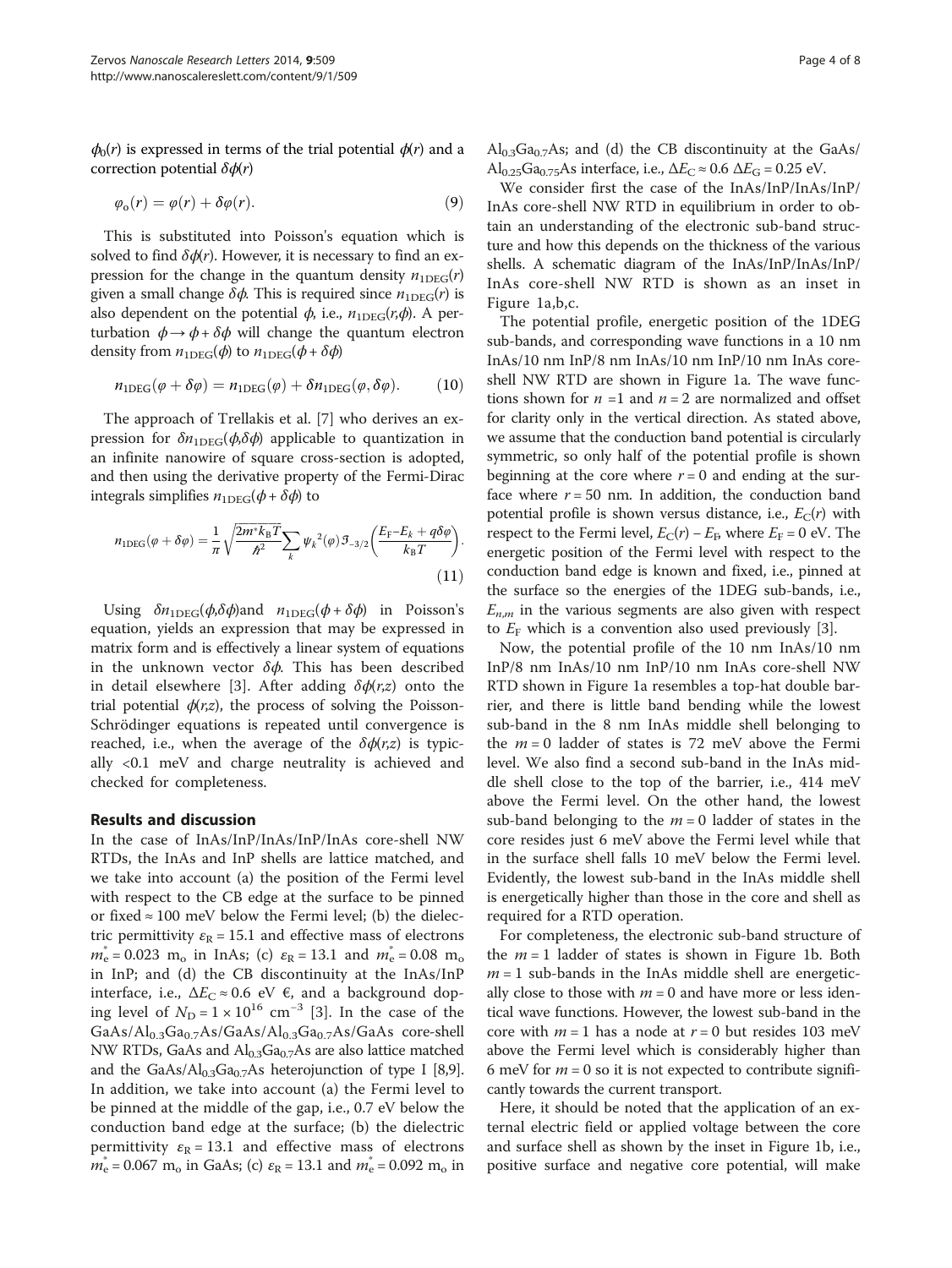<span id="page-4-0"></span>the sub-bands in the InAs middle shell fall in energy and line up with the quasi Fermi level in the core allowing carriers to tunnel from the core into the surface shell through the double barriers as shown by the inset in Figure [1c](#page-1-0). Hence, the voltage at which the onset of tunneling occurs may be adjusted via the energetic position of the lowest sub-band in the InAs middle shell by changing its thickness. The dependence of the  $E_{(1,0)}$  sub-band in the InAs middle shell versus its thickness is shown in Figure [1](#page-1-0)c, and the onset of resonant tunneling will occur at larger voltages upon decreasing the thickness of the middle shell and conversely smaller voltages for larger thicknesses. However, the latter must not exceed a critical thickness since it will inadvertently lead to a deterioration of device performance due to the formation of defects.

We find that the lowest sub-band energy in the middle shell changes from 25 meV up to 480 meV above the Fermi level by decreasing its thickness from 10 nm down to 1 nm as shown in Figure [1c](#page-1-0). Consequently, the optimum middle shell thickness must not exceed 10 nm in order to maintain the lowest sub-band in the middle shell above the Fermi level.

It should also be noted that the wave functions in the middle shell do not decay towards zero in the barriers having thicknesses of <5 nm but extend into the core and surface shells which is not desirable for optimum performance. One might suppress the penetration of the wave functions by increasing the barrier thickness, but this will inadvertently result into a reduction of the transmission probability and current which in turn will increase the overall resistance of the device. We find that the confinement of the wave functions and sub-band energies in the middle shell changes slightly by increasing the barrier thickness from 5 to 10 nm, hence the optimum thickness of the barriers is  $\approx$  5 nm similar to the thickness of the InP

barriers in the axial InAs/InP/InAs/InP/InAs NW RTD of Björk et al. [\[1](#page-7-0)].

We have shown that the lowest  $m = 0$  and  $m = 1$  subbands in the middle shell of the InAs/InP/InAs/InP/InAs core-shell NW RTD shown in Figure [1a](#page-1-0),b reside energetically above the two sub-bands in the core and surface shell thickness. However, the lowest sub-band belonging to the  $m = 0$  ladder of states in the core resides 6 meV above the Fermi level while that in the surface shell falls 10 meV below the Fermi level. Therefore, it is necessary to increase the core radius so that a single sub-band falls below the Fermi level in the core which will act as an emitter providing electrons for resonant tunneling. Here, it should be noted that the energetic position of the lowest sub-band in the core with respect to the Fermi level dictates the full-width half-maximum (FWHM) of the current–voltage peak so it is necessary to find how this varies by changing the core radius.

The SCPS potential profile, sub-band energies and wave functions of a 40 nm InAs/5 nm InP/8 nm InAs/ 5 nm InP/10 nm InAs core-shell NW RTD is shown in Figure 2a while the variation of the lowest sub-band energy in the core, middle, and surface shells for different core radii is shown as an inset in Figure 2a. The lowest sub-band in the 8 nm middle shell of Figure 2a resides 80 meV above the Fermi level and that in the 20 nm InAs surface shell 65 meV below the Fermi level, but these are not strongly dependent on the core radius as shown by the inset of Figure 2a. In contrast, the lowest  $m = 0$  sub-band in the core is energetically located 5 meV above the Fermi level and falls to 40 meV below the Fermi level upon increasing the core radius from 10 to 40 nm. We also observe the emergence of a second sub-band ≈ 13 meV below the Fermi level for a core radius of 40 nm. Interestingly, the wave function of the lowest  $m = 0$  sub-band in the core has a maximum closer



shell NW RTD; inset shows variation of the sub-band energies in the core, middle, and surface shells versus core radius. (b) Same as (a) but with a 40-nm InAs surface shell; insets show the variation of the sub-bands in a 10-nm InAs middle shell with  $V_A$  and the potential profile for  $V_A$  = 0.2, 0.4, 0.6, and 0.8 V.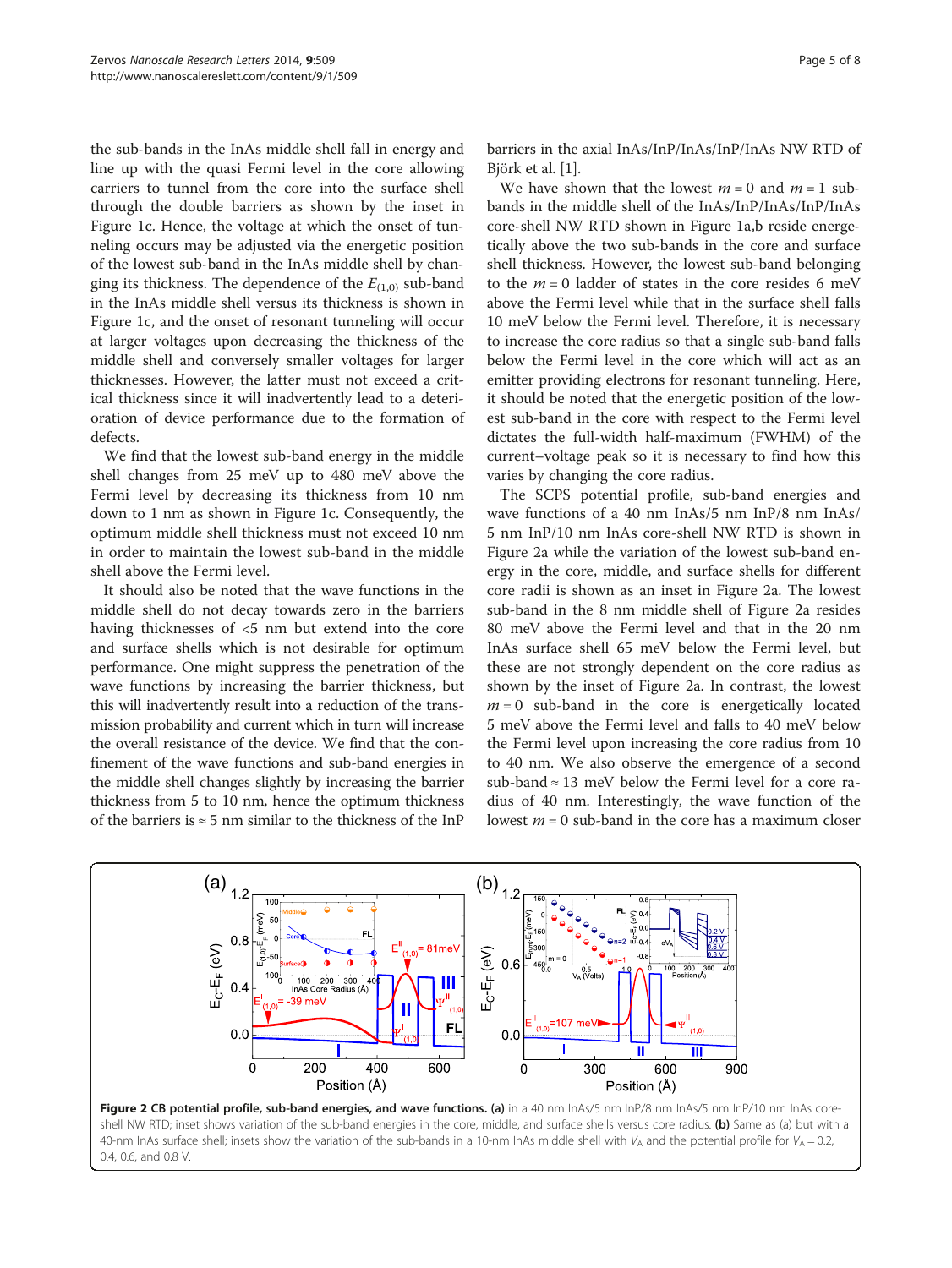to the barriers, as shown in Figure [2a](#page-4-0), rather than  $r = 0$  as can be seen in Figure [1a](#page-1-0) but  $\frac{\partial \psi}{\partial r} = 0$  still holds at  $r = 0$ . The case of a symmetric 40 nm InAs/5 nm InP/8 nm InAs/5 nm InP/40 nm InAs core-shell NW RTD is also shown for comparison in Figure [2b](#page-4-0). The potential exhibits a linear variation with distance, but now there are two sub-bands below the Fermi level in the surface shell and only one in the core while the lowest sub-band in the middle shell has changed from 81 to 107 meV due to an increase in the overall band bending and potential profile along the radius.

So far, we have considered the InAs/InP/InAs/InP/ InAs core-shell NW RTD in equilibrium and determined that an optimum configuration is obtained for core radii and surface shell thicknesses >10 nm, middle shells <10 nm, and 5 nm InP barriers.

The application of an external electric field requires the fabrication of separate ohmic contacts to the core and surface shell as shown in Figure [1](#page-1-0)b and extra processing compared to the case of axial NW RTDs. Electrons tunnel, one at a time, via discrete states confined in the middle InAs cylindrical quantum dot in axial InAs/ InP/InAs/InP/InAs NW RTDs. In contrast, many electrons can tunnel at the same time via one-dimensional sub-band states confined in the middle shell of a InAs/ InP/InAs/InP/InAs core-shell NW RTD giving rise to a larger current-carrying capability.

The application of a potential difference as shown in the inset of Figure [1](#page-1-0)b will make the lowest sub-band in the InAs middle shell fall towards the quasi Fermi level in the core, causing an increase in current, that will flow from the core into the surface shell corresponding to resonant tunneling via the double barriers. This is shown by the inset in Figure [1c](#page-1-0). The current will reach a maximum and will decrease back to zero when the sub-band in the middle shell falls below the sub-band confined in the core as the electric field or applied voltage is increased further.

The potential profile of the 10 nm InAs/5 nm InP/ 8 nm InAs/5 nm InP/10 nm InAs core-shell NW RTD under the application of an external electric field and different applied voltages is also shown as an inset in Figure [2](#page-4-0)b where the potential difference is taken to appear across the intrinsic-like region defined by the InP barriers and InAs middle shell. In other words, the core and surface shells are metallic-like and have a small resistance similar to the case of axial NW RTDs [[3,4\]](#page-7-0). The variation of the  $m = 0$ ,  $n = 1$ , and  $n = 2$  sub-bands  $E_{(n,m)}$ in the 8 nm InAs middle shell of the 10 nm InAs/5 nm InP/8 nm InAs/5 nm InP/10 nm InAs core-shell NW RTD with applied voltage is also shown as an inset in Figure [2b](#page-4-0). Both  $E_{nm}$ , i.e.,  $E_{(1,0)}$  and  $E_{(2,0)}$  in the middle shell vary linearly with applied voltage and  $\delta E_{nm}/\delta V_A \approx$ 560 meV/V for both sub-bands.

In particular, we find that the  $n = 1$  sub-band in the middle shell coincides with the quasi Fermi level at  $V_A \approx$ 50 mV which will give rise to the first current–voltage peak after which the  $n = 2$  sub-band will coincide with the Fermi level at  $V_A \approx 325$  mV leading again to an increase of the current and a second peak. It is worthwhile pointing out that the current is expected to exhibit a continuous increase for  $V_A > 0.8$  V when the top of the right barrier falls below the quasi Fermi level in the core as shown in the inset of Figure [2b](#page-4-0) in which case carriers will essentially tunnel through a single barrier from the core into the surface.

Reversing the polarity of the applied voltage or electric field will make the lowest sub-band in the middle shell fall towards the quasi Fermi level on the surface side, causing an increase in current, that will flow from the surface into the core. However, the double-barrier potential profile shown in Figure [2a](#page-4-0),b is linear but not top-hat or flat-band-like as shown in Figure [1](#page-1-0)a,b so the core-shell NW RTD of Figure [2a](#page-4-0),b will exhibit an asymmetry in the current–voltage characteristics. In other words, the application of an external electric field will lead to the onset of resonant tunneling at slightly different applied voltages depending on the polarity. However, a detailed description of the transmission probability versus applied voltage and current transport through both  $m = 0$  and  $m = 1$  ladder of states in such core-shell NW RTDs will be given in detail elsewhere.

For completeness, we consider also the case of GaAs/ AlGaAs/GaAs/AlGaAs/GaAs core-shell NW RTDs. The potential profile of an all-intrinsic 20 nm GaAs/10 nm AlAs/10 nm GaAs/10 nm AlAs/20 nm GaAs core-shell NW RTD is shown as an inset in Figure [3](#page-6-0)a. The top-hat CB potential profile is flat since there are no ionized impurities, and the Fermi level is pinned at the middle of the energy gap, i.e., 0.7 eV below the conduction band edge at the surface, i.e.,  $E_C - E_F = 0.7$  eV. There are two bound states in the 10 nm GaAs middle shell at 33 and 126 meV above the CB edge or 733 and 826 meV above the Fermi level which belong to the  $m = 0$  ladder of states and their corresponding wave functions decay to zero in the barriers. We find only one sub-band in the middle shell at 32 meV above the CB edge while the wave functions and energies of the  $m = 0$  and  $m = 1$  subbands in the middle shell are similar.

The variation of the lowest sub-band energy in the middle shell versus its thickness is shown in Figure [3](#page-6-0)a and increases from 33 meV up to 200 meV above the CB edge upon reducing the thickness of the middle shell from 10 to 2 nm. This is different to the case of InAs shown in Figure [1b](#page-1-0) where the lowest  $m = 0$  sub-band changed from 172 meV up to 500 meV above the CB edge upon reducing the thickness of the middle shell from 10 to 2 nm and is a direct consequence of the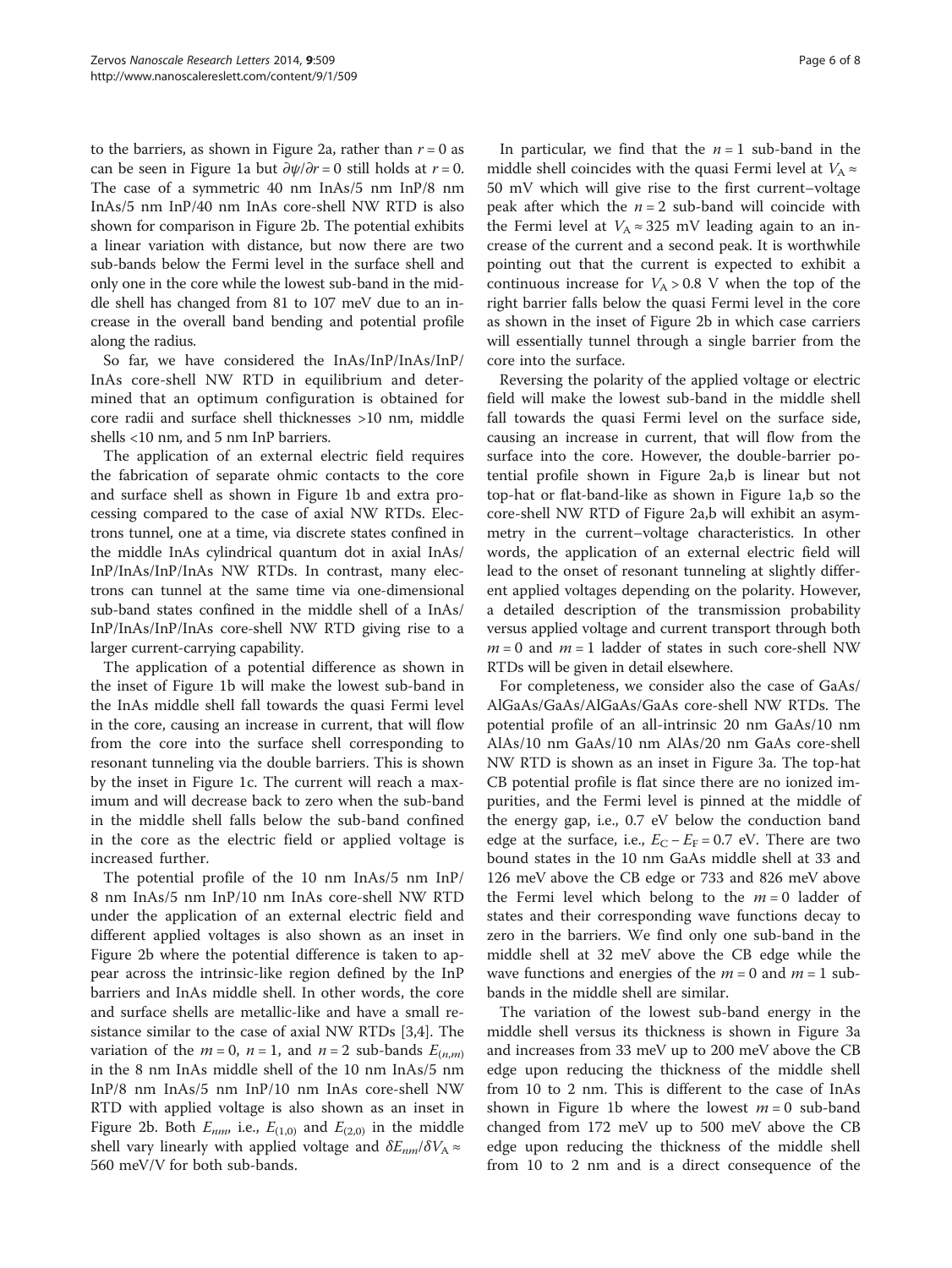<span id="page-6-0"></span>

lower effective mass of electrons in InAs compared to GaAs. Consequently, smaller turn on voltages or applied electric fields is required in the case of GaAs core-shell NW RTDs having equal shell thicknesses with InAs.

The variation of the lowest  $m = 0$ ,  $n = 1$  sub-band energies in the core, middle, and surface shells of the same core-shell NW RTD versus core radius is shown in Figure 3b. For core radii <10 nm, the lowest subband in the core and surface shells resides energetically above that in the middle shell. We find that the core radius and surface shell thickness must be >20 nm in order to obtain the desired energy configuration and subband line up.

The GaAs/AlGaAs/GaAs/AlGaAs/GaAs core-shell NW RTDs considered in Figure 3a,b were taken to be intrinsic in order to show how the electronic sub-band structure depends on the core radius and shell thickness. Doping is required to obtain carriers for device operation and the SCPS potential profile of a modulation doped GaAs/ AlGaAs/GaAs/AlGaAs/GaAs core-shell NW RTD with  $N_D = 3 \times 10^{18}$  cm<sup>-3</sup> donor impurities in the core is shown as an inset in Figure 3b along with the 1DEG charge distribution which has a maximum at  $r = 0$ . The potential has a U-like shape across its diameter and two sub-bands fall at 13 and 73 meV below the Fermi level in the core while the lowest sub-band in the middle shell resides 382 meV above the Fermi level, but the surface shell is depleted. The application of a negative surface potential would result into its complete depletion and no current flow. In contrast, a current will flow from the core into the surface shell by applying a positive surface potential. From above, it is clear that InAs/InP/InAs/InP/InAs core-shell NW RTDs are more attractive not only since they have a symmetric, top-hat potential profile but also in view of the fact that it is easier to make ohmic contacts on InAs than GaAs core-shell NW RTDs which require doping. Finally, it should be noted that the growth and fabrication of GaN

core-shell NW RTDs [\[10\]](#page-7-0) is more difficult compared to the case of GaAs or InAs core-shell NW RTDs especially as nitrides have an inherently higher density of crystallographic defects and interface charges that may give rise to asymmetric potential profiles.

#### Conclusions

The electronic properties of InAs/InP/InAs/InP/InAs core-shell NW RTDs such as the potential profile, energetic position of the one-dimensional sub-bands, and corresponding wave functions have been investigated via the self-consistent solution of the Poisson-Schrödinger equations in the effective mass approximation taking into account a one-dimensional density of states by varying the core radius and different shell thicknesses. An optimal energy configuration is obtained for core radii >10 nm, middle shells <10 nm, and 5 nm InP barriers. The subbands belonging to the  $m = 0$  and  $m = 1$  ladder of states in the middle shell have similar wave functions and energies. In contrast, the  $m = 1$  states in the core are not expected to play a significant role in the current transport since they reside energetically well above the Fermi level. Smaller turn on voltages may be achieved in the case of GaAs/AlAs/GaAs/AlAs/GaAs core-shell NW RTDs due to the larger effective mass, but doping is required so that carriers are available for resonant tunneling. Such core-shell NW RTDs have a higher current-carrying capability compared to their axial counterparts and are expected to be important for the fabrication of high speed nanoelectronic devices and energy conversion applications.

#### Competing interests

The author declares that he has no competing interests.

Received: 3 June 2014 Accepted: 7 September 2014 Published: 18 September 2014